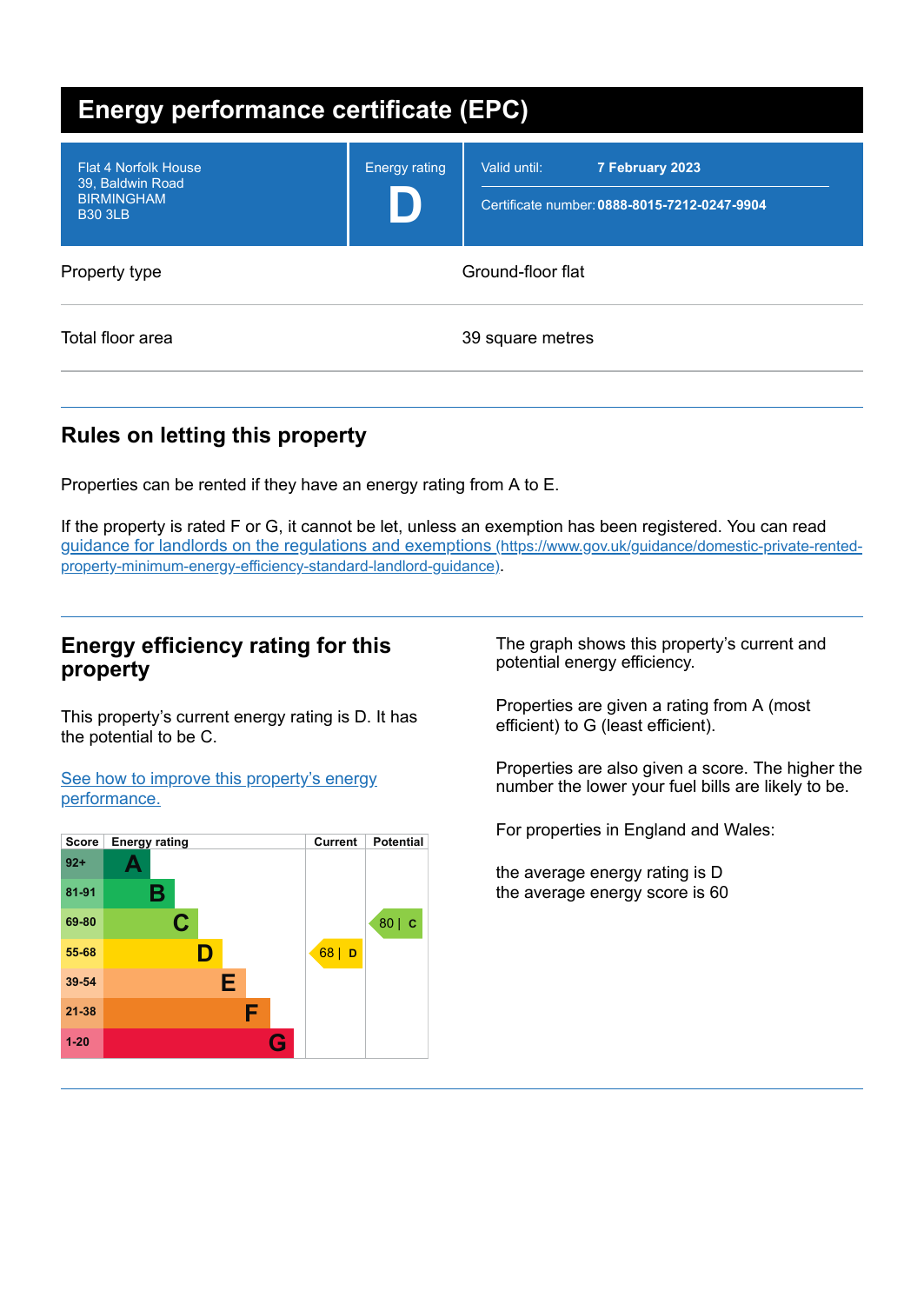## **Breakdown of property's energy performance**

This section shows the energy performance for features of this property. The assessment does not consider the condition of a feature and how well it is working.

Each feature is assessed as one of the following:

- very good (most efficient)
- good
- average
- poor
- very poor (least efficient)

When the description says "assumed", it means that the feature could not be inspected and an assumption has been made based on the property's age and type.

| <b>Feature</b>       | <b>Description</b>                         | Rating    |
|----------------------|--------------------------------------------|-----------|
| Wall                 | Cavity wall, as built, insulated (assumed) | Good      |
| Window               | Fully double glazed                        | Average   |
| Main heating         | Electric storage heaters                   | Average   |
| Main heating control | Manual charge control                      | Poor      |
| Hot water            | Electric immersion, off-peak               | Poor      |
| Lighting             | No low energy lighting                     | Very poor |
| Roof                 | (another dwelling above)                   | N/A       |
| Floor                | Solid, no insulation (assumed)             | N/A       |
| Secondary heating    | Portable electric heaters (assumed)        | N/A       |

#### **Primary energy use**

The primary energy use for this property per year is 375 kilowatt hours per square metre (kWh/m2).

| <b>Environmental impact of this</b><br>property                                                        |                             | This property produces                                                                                                                                        | 2.6 tonnes of CO2 |
|--------------------------------------------------------------------------------------------------------|-----------------------------|---------------------------------------------------------------------------------------------------------------------------------------------------------------|-------------------|
| This property's current environmental impact<br>rating is D. It has the potential to be D.             |                             | This property's potential<br>production                                                                                                                       | 2.0 tonnes of CO2 |
| Properties are rated in a scale from A to G<br>based on how much carbon dioxide (CO2) they<br>produce. |                             | By making the recommended changes, you<br>could reduce this property's CO2 emissions by<br>0.6 tonnes per year. This will help to protect the<br>environment. |                   |
| Properties with an A rating produce less CO2                                                           |                             |                                                                                                                                                               |                   |
| than G rated properties.                                                                               |                             | Environmental impact ratings are based on<br>assumptions about average occupancy and                                                                          |                   |
| An average household<br>produces                                                                       | 6 tonnes of CO <sub>2</sub> | energy use. They may not reflect how energy is<br>consumed by the people living at the property.                                                              |                   |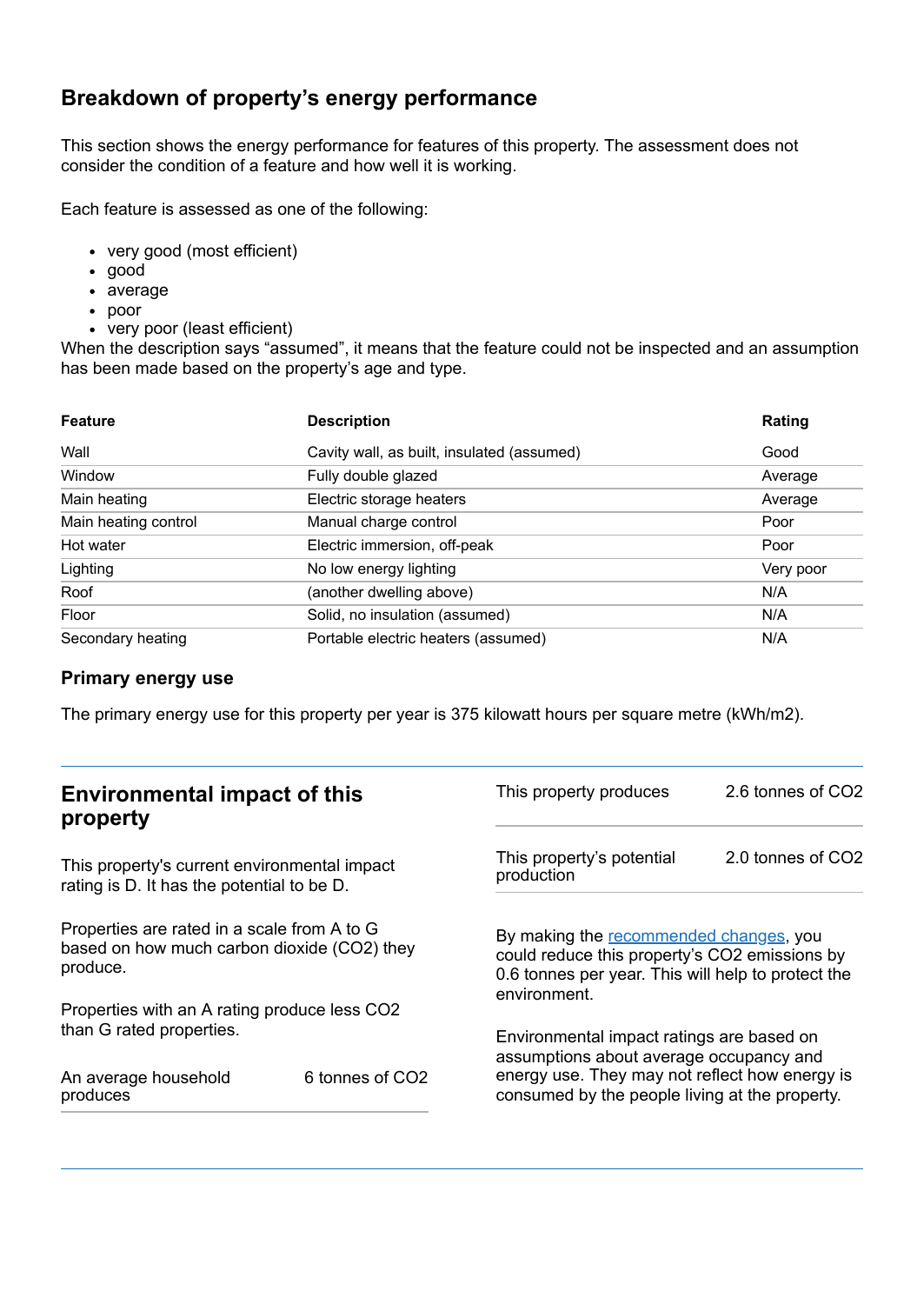# <span id="page-2-0"></span>**How to improve this property's energy performance**

Making any of the recommended changes will improve this property's energy efficiency.

If you make all of the recommended changes, this will improve the property's energy rating and score from D (68) to C (80).

| <b>Recommendation</b>                                          | <b>Typical installation cost</b> | <b>Typical yearly saving</b> |
|----------------------------------------------------------------|----------------------------------|------------------------------|
| 1. Floor insulation                                            | £800 - £1,200                    | £61                          |
| 2. Add additional 80 mm jacket to hot water cylinder           | £15 - £30                        | £18                          |
| 3. Low energy lighting                                         | £35                              | £21                          |
| 4. Fan assisted storage heaters and dual immersion<br>cylinder | £600 - £800                      | £95                          |

#### **Paying for energy improvements**

Find energy grants and ways to save energy in your home. [\(https://www.gov.uk/improve-energy-efficiency\)](https://www.gov.uk/improve-energy-efficiency)

## **Estimated energy use and potential savings**

| Estimated yearly energy<br>cost for this property | £474 |
|---------------------------------------------------|------|
| Potential saving                                  | £195 |

The estimated cost shows how much the average household would spend in this property for heating, lighting and hot water. It is not based on how energy is used by the people living at the property.

The estimated saving is based on making all of the [recommendations](#page-2-0) in how to improve this property's energy performance.

For advice on how to reduce your energy bills visit Simple Energy Advice [\(https://www.simpleenergyadvice.org.uk/\)](https://www.simpleenergyadvice.org.uk/).

#### **Heating use in this property**

Heating a property usually makes up the majority of energy costs.

#### **Estimated energy used to heat this property**

| Space heating | 2962 kWh per year |
|---------------|-------------------|
| Water heating | 1711 kWh per year |

#### **Potential energy savings by installing insulation**

The assessor did not find any opportunities to save energy by installing insulation in this property.

You might be able to receive Renewable Heat Incentive payments [\(https://www.gov.uk/domestic](https://www.gov.uk/domestic-renewable-heat-incentive)renewable-heat-incentive). This will help to reduce carbon emissions by replacing your existing heating system with one that generates renewable heat. The estimated energy required for space and water heating will form the basis of the payments.